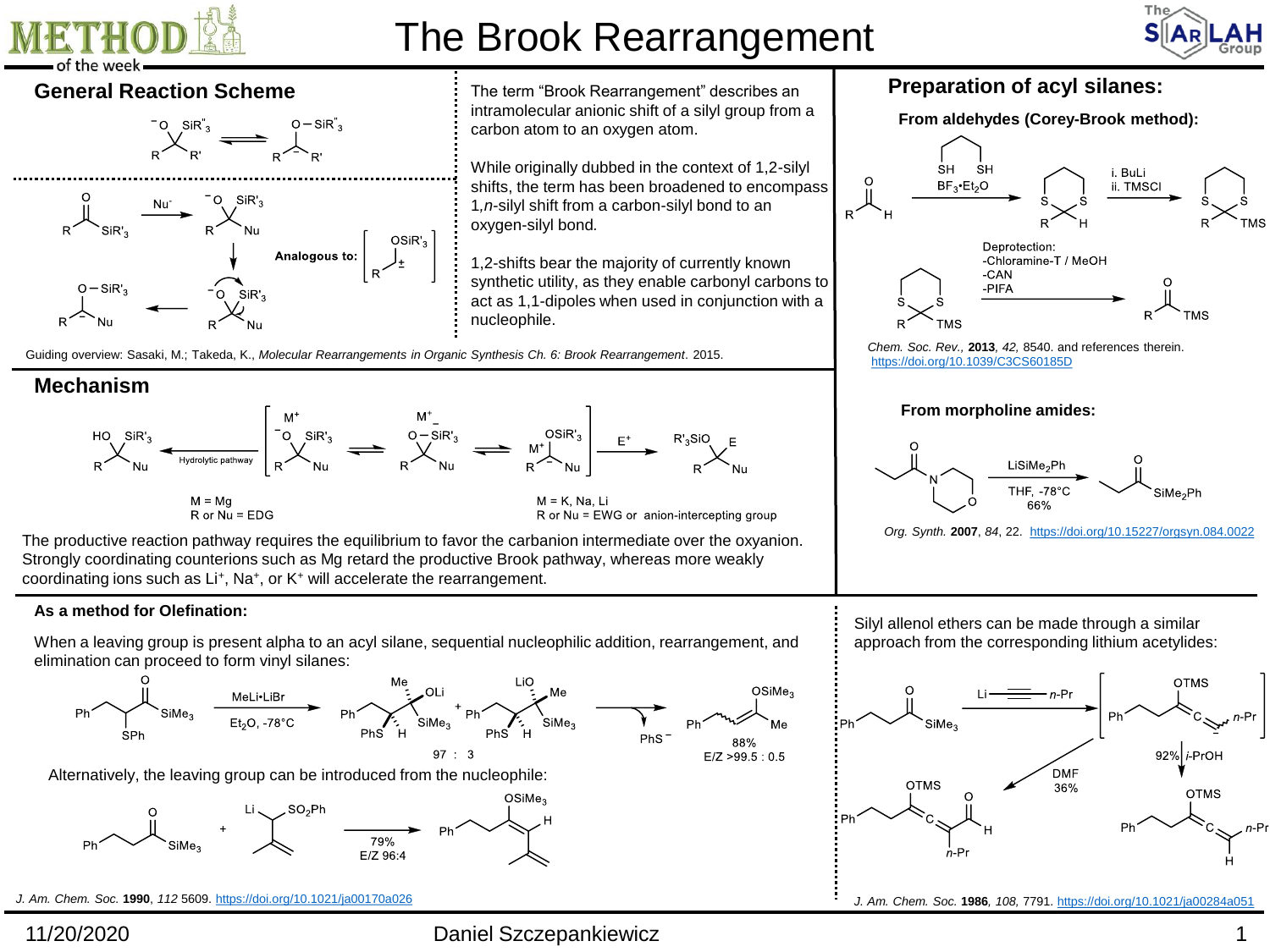

# The Brook Rearrangement



#### **As a method for Nucleophilic Acylation:**

The use of catalytic quantities of  $Bu_4NCN$  enables for the formation of a stabilized carbanion in the cyanohydrin intermediate, allowing for rearrangement in the absence of a metalation step:



#### **As a method for strained ring formation:**

Lithium enolates can act as tandem donor-acceptor pairs with acyl silanes to form strained cyclic systems:



## **Alternative precursors to silyl alkoxides:**

#### **From Epoxysilanes:**

#### **General Mechanism:**



*Tetrahedron Lett.* **2006**, *47*, 9271. <https://doi.org/10.1016/j.tetlet.2006.10.121>

**Terminal Epoxysilanes** require the use of bulky silyl groups in order to achieve terminal substitution. The nonproductive pathway will result in Peterson-type elimination.



#### *Tetrahedron Lett.* **2000**, *41*, 1111. [https://doi.org/10.1016/S0040-4039\(99\)02242-X](https://doi.org/10.1016/S0040-4039(99)02242-X)

**Enantioselective Variants** of this reaction struggle with racemization of the intermediate carbanion. The Johnson group reported the use of an aluminum salen complex to induce enantioselectivity in the Brook-based synthesis of cyanoformates:  $Cat =$ '-Bu **TESO**  $CO<sub>2</sub>$ Bn Cat (15 mol%) PhMe, 45°C, 72h. 84% MeC t-Bu  $82%$  e.e. *J. Org. Chem* **2004**, *69*, 6548. <https://doi.org/10.1021/jo049164e>

## 11/20/2020

## Daniel Szczepankiewicz 2